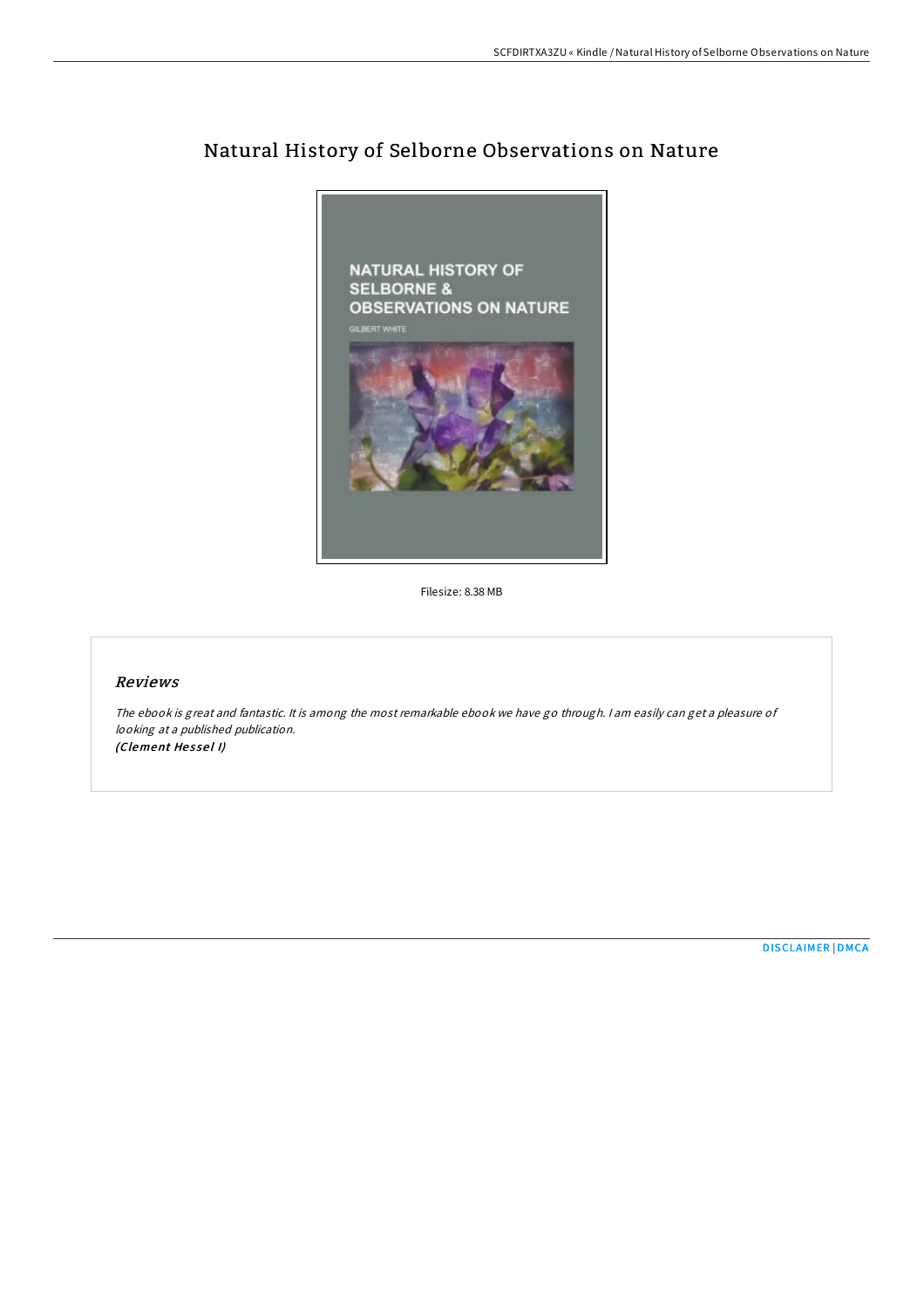## NATURAL HISTORY OF SELBORNE OBSERVATIONS ON NATURE



To save Natural History of Selborne Observations on Nature PDF, remember to access the link below and save the ebook or get access to additional information that are related to NATURAL HISTORY OF SELBORNE OBSERVATIONS ON NATURE book.

RareBooksClub. Paperback. Book Condition: New. This item is printed on demand. Paperback. 96 pages. Dimensions: 9.7in. x 7.4in. x 0.2in.This historic book may have numerous typos and missing text. Purchasers can usually download a free scanned copy of the original book (without typos) from the publisher. Not indexed. Not illustrated. 1907 edition. Excerpt: . . . the mouth of the funnel, the vibration of her wings acting on the confined air occasions a rumbling like thunder. It is not improbable that the dam submits to this inconvenient situation so low in the shaft, in order to secure her broods from rapacious birds, and particularly from owls, which frequently fall down chimneys, perhaps in attempting to get at these nestlings. The swallow lays from four to six white eggs, dotted with red specks; and brings out her first brood about the last week in June, or the first week in July. The progressive method by which the young are introduced into life is very amusing: first, they emerge from the shaft with difficulty enough, and often fall down into the rooms below; for a day or so they are fed on the chimney-top, and then are conducted to the dead leafless bough of some tree, where sitting in a row they are attended with great assiduity, and may then be called perchefs. In a day or two more they become flyers, but are still unable to take their own food; therefore they play about near the place where the dams are hawking for flies; and when a mouthful is collected, at a certain signal given the dam and the nestling advance, rising towards each other, and meeting at an angle; the young one all the while uttering such a little quick note of gratitude and complacency, that a person must have...

 $\mathbb{F}$ Read [Natural](http://almighty24.tech/natural-history-of-selborne-observations-on-natu.html) History of Selborne Observations on Nature Online B Do wnload PDF [Natural](http://almighty24.tech/natural-history-of-selborne-observations-on-natu.html) History of Selborne Observations on Nature